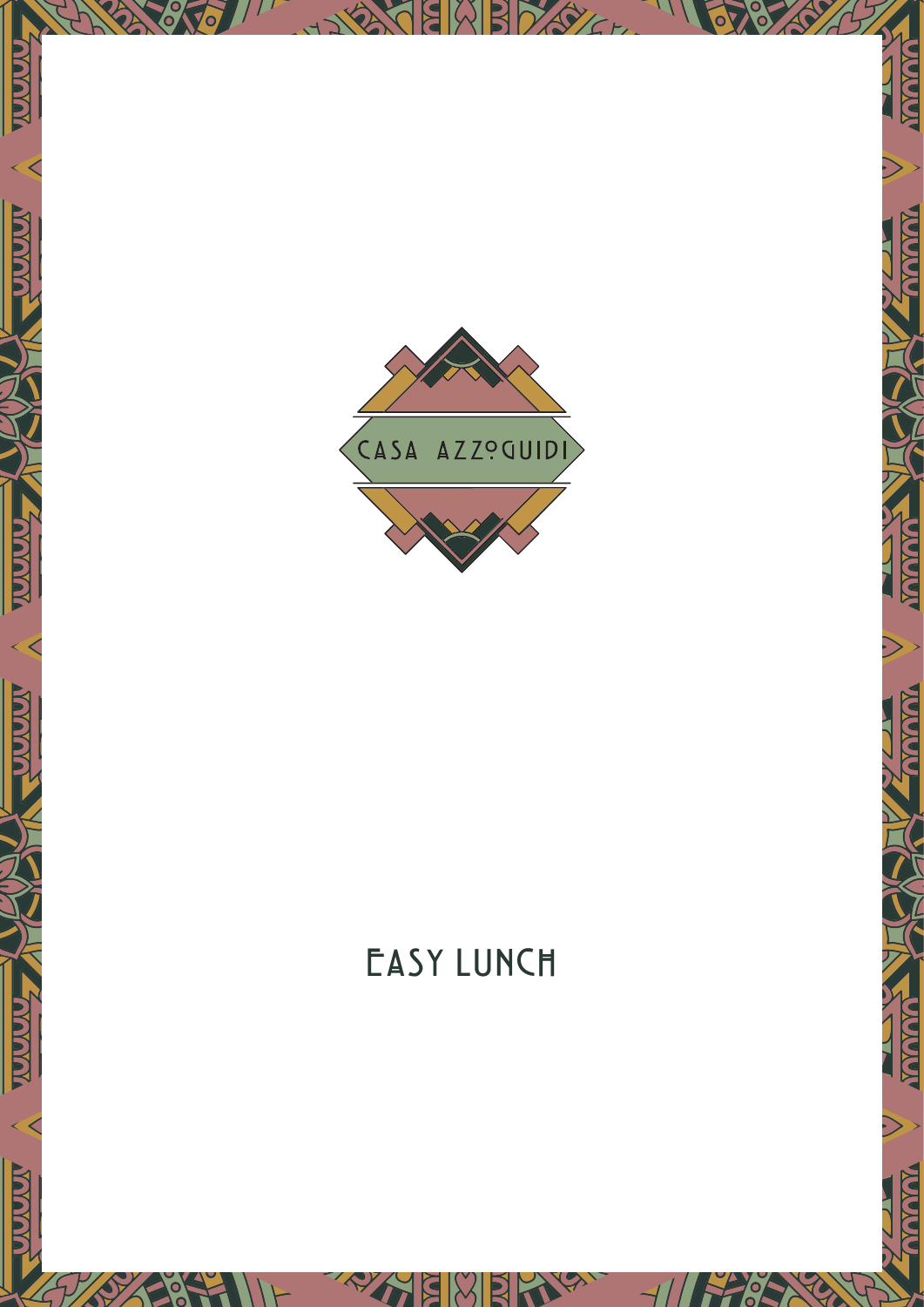### PIATTI FREDDI

**NAVAN** 

**A A A A A** 

**A A A A A A** 

| SALMONE AFFUMICATO CON INSALATINA E CREMA DI AVOCADO<br><b>FRESCO</b><br>Smoked salmon with avocado cream and mixed salad<br>Pesce                                                               | 14                |
|--------------------------------------------------------------------------------------------------------------------------------------------------------------------------------------------------|-------------------|
| AZZOGUIDI CLUB SANDWICH, CON ARROSTO DI TACCHINO<br><b>SCOTTATO INSALATA E BACON</b><br>Azzoguidi club sandwich, roasted turkey, salad, tomato and bacon<br>Cereali, uova, latte, senape, sesamo | 15                |
| QUINOA CON VERDURE CROCCANTI E GOCCE DI SABA<br>Black and white quinoa salad with crunchy vegetables and grape dust<br>Cereali, sedano, solfiti                                                  | 11                |
| BREASAOLA, GALANTINA BOLOGNESE E INSALATINA DI RUCOLA<br>Air cured beef, galantina cold cuts and rocket salad<br>Uova, latte                                                                     | $12 \overline{ }$ |

### PRIMI

| ORZO BIO (ORZO COTTO E LAVORATO COME UN RISOTTO), ZUCCHINE<br><b>E PECORINO</b><br>Barley (cooked as a risotto) with zucchini and pecorino cheese<br>Cereali, latte, sedano | 12 |
|-----------------------------------------------------------------------------------------------------------------------------------------------------------------------------|----|
| <b>PENNONI MONO GRANO MELANZANE E GUANCIALE</b><br>Pennoni aubergines and pork cheek<br>Cereali, latte, sedano                                                              | 14 |
| <b>TAGLIATELLA AL RAGU</b><br>Tagliatella with traditional ragu sauce<br>Latte, uova, solfiti, sedano, cereali                                                              | 15 |
| <b>LASAGNA ALLA BOLOGNESE</b>                                                                                                                                               | 16 |

Traditional bolognese lasagna *Cereali, uova, latte, frutta a guscio, solfiti, sedano*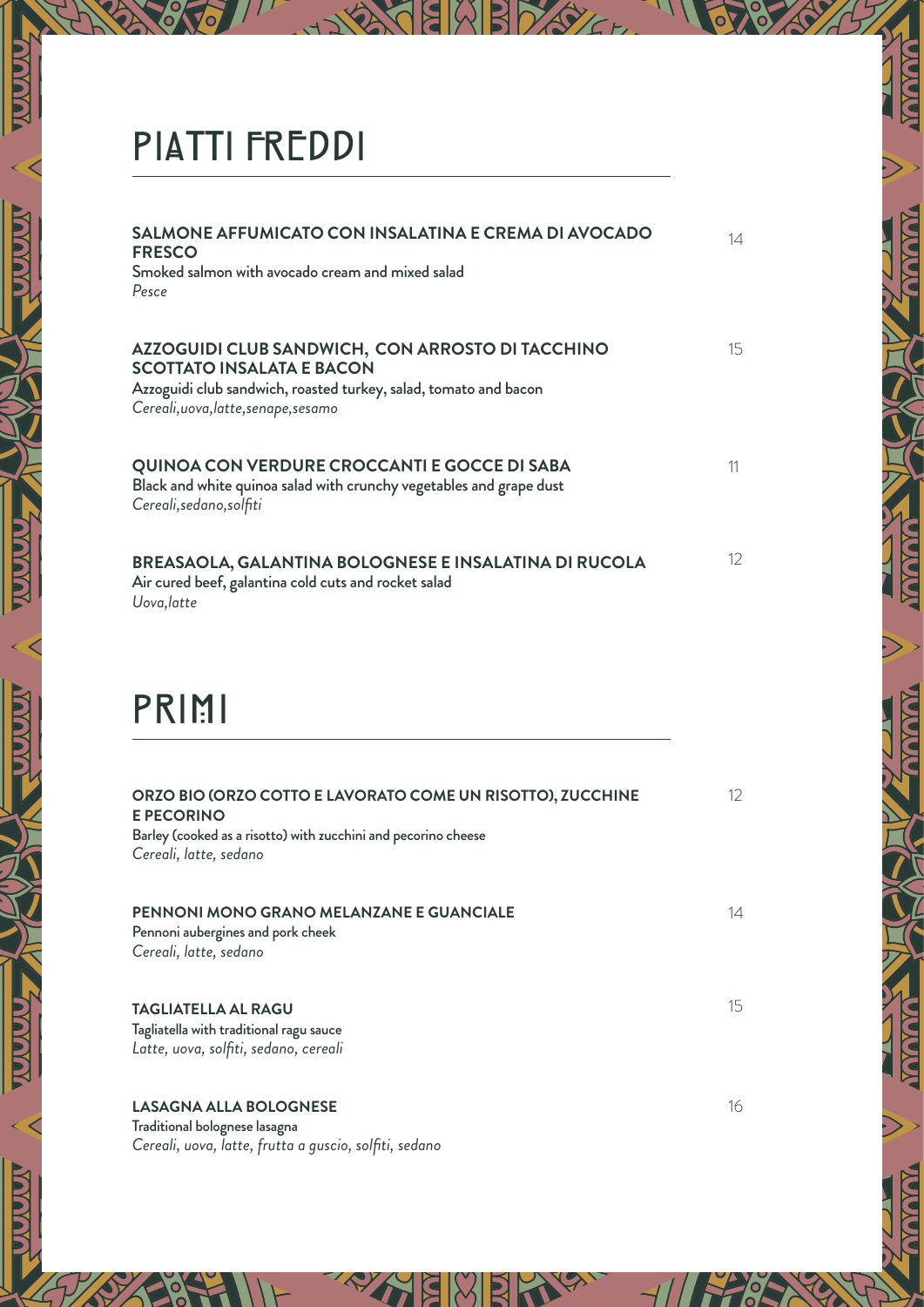## SECONDI

| SUPREMA DI POLLO CON PATATE ROSTITA E SALE PROFUMATI DELL'EMILIA<br>Chicken brisket with roasted potato and Emilia scented salt<br>l atte | 18 |
|-------------------------------------------------------------------------------------------------------------------------------------------|----|
| ENTRECOTE DI MANZO CON CICORIA RIPASSATA AGLIO OLIO E<br><b>PEPERONCINO</b><br>Beef entrecôte with spicy sautéed asparagus chicory        | 20 |
| TRANCIO DI SALMONE CON INSALATA DI INDIVIA E MELA VERDE<br>Salmon filet with Belgium indive and green apple salad<br>Pesce                | 20 |
| <b>GRAN PIATTO DI VERDURE MISTE SCOTTATE E AL FORNO</b><br>Our selection of Seasonal vegetables<br>Sedano, soia, latte, sesamo            | 16 |

#### TUTTO IN UNA VOLTA PROPOSTE CON ANTIPASTI PRIMI E SECONDI SERVITI IN UN SOLO **PIATTO** SINGLE COURSE WITH STARTERS AND MAIN

| <b>CARNE</b><br>Insalatina mista, orzotto zucchine e pecorino e cosciotti di pollo arrosto<br>Mixed salad, barley zucchini and pecorino cheese, roasted chicken legs               | 22 |
|------------------------------------------------------------------------------------------------------------------------------------------------------------------------------------|----|
| Cereali, latte, sesamo                                                                                                                                                             |    |
| <b>PESCE</b><br>the company of the company of<br>エー・エー・ピー・レー・エー<br>the contract of the contract of the contract of the contract of the contract of the contract of the contract of | 25 |

Trancetto di salmone, quinoa con verdure croccanti e burratina Salmon filet, black and white quinoa salad with crunchy vegetables and burrata mozzarella cheese *Cereali, sedano, solfiti, pesce, latte*